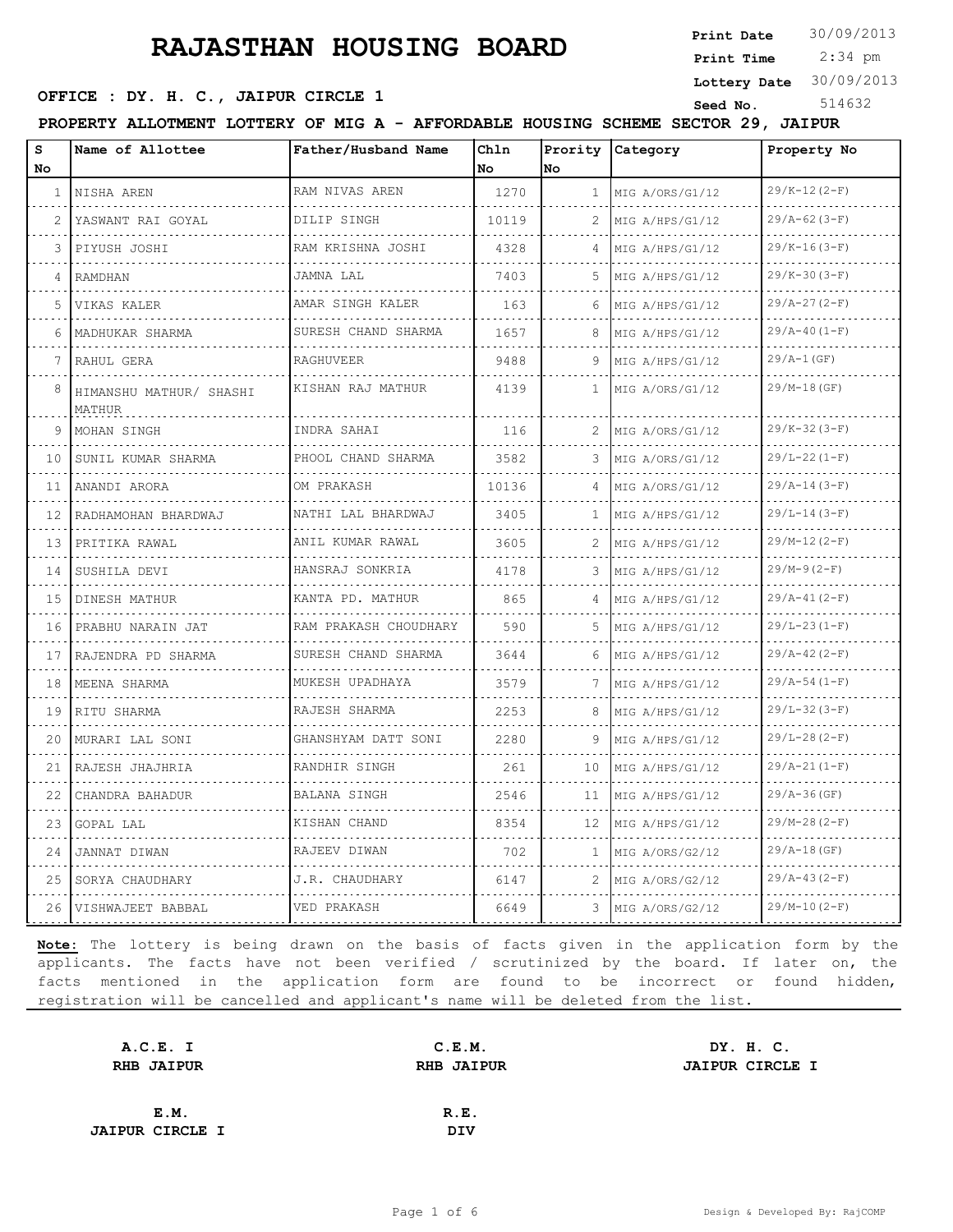**Print Date**  $30/09/2013$ 

 2:34 pm **Print Time Lottery Date** 30/09/2013

### **OFFICE : DY. H. C., JAIPUR CIRCLE 1** Seed No. 514632

**PROPERTY ALLOTMENT LOTTERY OF MIG A - AFFORDABLE HOUSING SCHEME SECTOR 29, JAIPUR**

| S<br>No. | Name of Allottee         | Father/Husband Name               | Chln<br>No | No             | Prority Category | Property No         |
|----------|--------------------------|-----------------------------------|------------|----------------|------------------|---------------------|
| 27       | RENU SINGHAL             | RAJEEV SINGHAL                    | 1558       | $\overline{4}$ | MIG A/ORS/G2/12  | $29/K - 26(2-F)$    |
| 28       | .<br>SHALAB SRIWASTAVE   | .<br>VISHWA RAMAN SRIWASTAVE      | 5147       | .5             | MIG A/ORS/G2/12  | .<br>$29/K-27(2-F)$ |
| 29       | DARSHANA                 | CHARU                             | 9444       | 6              | MIG A/ORS/G2/12  | $29/K-31(3-F)$      |
| 30       | <b>JAGDESH CHOUDHARY</b> | MURLIDHAR CHOUDHARY               | 4377       | 7              | MIG A/ORS/G2/12  | $29/A-7(1-F)$       |
| 31       | RITU VIASHNOI            | J P SINGH                         | 4326       |                | MIG A/ORS/G2/12  | $29/A-57(2-F)$      |
| 32       | JEEGAR DIWAN             | RAJEEV DIWAN                      | 701        | 9              | MIG A/ORS/G2/12  | $29/A-61(3-F)$      |
| 33       | DEEPANSHU BATRA          | SUBHASH BATRA                     | 2776       | 10             | MIG A/ORS/G2/12  | $29/A-28(2-F)$      |
| 34       | KANTI CHOUDHARY          | .<br>RAMPRAKASH CHOUDHARY         | 347        | 11             | MIG A/ORS/G2/12  | $29/L-7(1-F)$       |
| 35       | NAVEEN KUMAR SONI        | JORAWAR MAL SONI                  | 318        | 12             | MIG A/ORS/G2/12  | $29/A-53(I-F)$      |
| 36       | JYOTI SHARMA             | ASHOK SHARMA                      | 73         | 13             | MIG A/ORS/G2/12  | $29/A-13(3-F)$      |
| 37       | ASHANAND GANDHI          | CHANDAN RAM                       | 2777       | 14             | MIG A/ORS/G2/12  | $29/K-7(1-F)$       |
| 38       | SHEELA DEVI              | AMAR SINGH DHAKAR                 | 1503       | 15             | MIG A/ORS/G2/12  | $29/M-6(1-F)$       |
| 39       | RAKESH DIWAN             | CHANDRA PRAKASH DIWAN<br><u>.</u> | 698        | 16             | MIG A/ORS/G2/12  | $29/M-21(1-F)$      |
| 40       | VINESH SINGH             | YUDHVEER SINGH                    | 6183       | 17             | MIG A/ORS/G2/12  | $29/L-6(1-F)$       |
| 41       | KAMAL KUMAR SAIN         | HANUMAN SAHAY SAIN                | 974        | 18             | MIG A/ORS/G2/12  | $29/K-15(3-F)$      |
| 42       | NARENDRA DHAKAR          | MANIRAM DHAKAR<br>.               | 5381       | 19             | MIG A/ORS/G2/12  | $29/A - 45(3-F)$    |
| 43       | VINITA                   | AJAY CHOUDHARY                    | 348        | 20             | MIG A/ORS/G2/12  | $29/K-18(GF)$       |
| 44       | VINDESH SAXENA           | DEVENDRA SAXENA                   | 5578       | 21             | MIG A/ORS/G2/12  | $29/K-17(GF)$       |
| 45       | PUNIT KHANNA             | S K KHANNA                        | 2778       | 22             | MIG A/ORS/G2/12  | $29/A-55(1-F)$      |
| 46       | GARIMA NAG               | CHANDRESH MATHUR                  | 1856       | 23             | MIG A/ORS/G2/12  | $29/A-4(GF)$        |
| 47       | ANJU KHATTAR             | SANJAY KHATTAR                    | 2950       | 24             | MIG A/ORS/G2/12  | $29/A - 24(1-F)$    |
| 48       | SHARWANI DEVI            | SULTAN RAM                        | 1841       | 25             | MIG A/ORS/G2/12  | $29/K-10(2-F)$      |
| 49       | SUNITA NARYANI           | MOHAN KUMAR NARYANI               | 2747       | 26             | MIG A/ORS/G2/12  | $29/M-22(1-F)$      |
| 50       | JITENDER LATHER          | RAJENDRA SINGH                    | 10137      | 27             | MIG A/ORS/G2/12  | $29/M-26(2-F)$      |
| 51       | KHUSBU TRIPATI           | INDER PRAKASH                     | 10138      | 28             | MIG A/ORS/G2/12  | $29/M-17(GF)$       |
| 52       | ANNPURNA CHATURVEDI      | SURESH CHATURVEDI                 | 1548       | $\mathbf{1}$   | MIG A/HPS/G2/12  | $29/M-2(GF)$        |

| A.C.E. I               | C.E.M.            |  |                                     |
|------------------------|-------------------|--|-------------------------------------|
| <b>RHB JAIPUR</b>      | <b>RHB JAIPUR</b> |  |                                     |
|                        |                   |  |                                     |
| E.M.                   | R.E.              |  |                                     |
| <b>JAIPUR CIRCLE I</b> | <b>DIV</b>        |  |                                     |
|                        |                   |  | DY. H. C.<br><b>JAIPUR CIRCLE I</b> |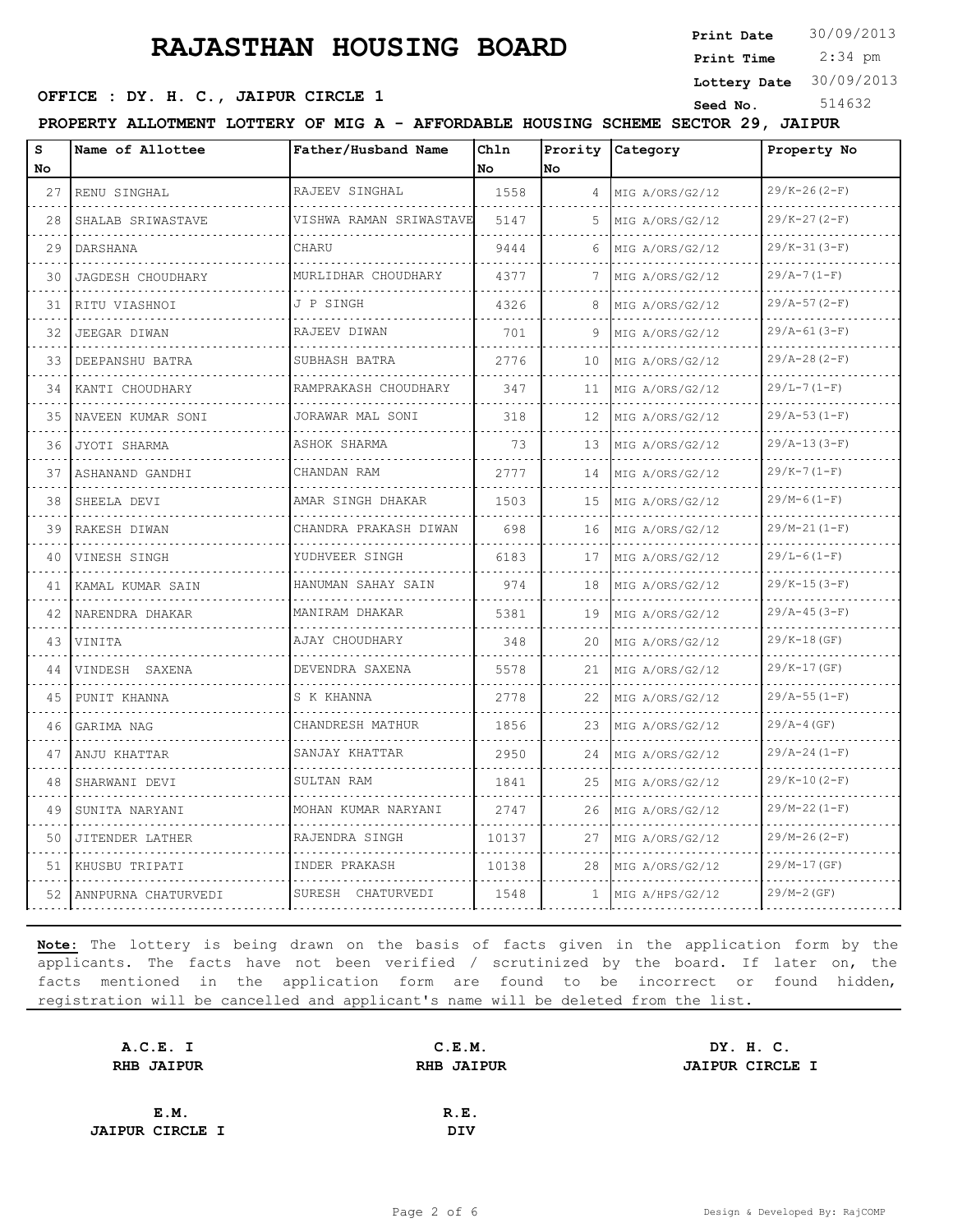**Print Date**  $30/09/2013$ 

 2:34 pm **Print Time Lottery Date** 30/09/2013

### **OFFICE : DY. H. C., JAIPUR CIRCLE 1** Seed No. 514632

**PROPERTY ALLOTMENT LOTTERY OF MIG A - AFFORDABLE HOUSING SCHEME SECTOR 29, JAIPUR**

| s<br>No. | Name of Allottee       | Father/Husband Name      | Chln<br>No | Prority<br>No | <b>Category</b>      | Property No      |
|----------|------------------------|--------------------------|------------|---------------|----------------------|------------------|
| 53       | SHRUTI PILLAI          | GOPI PILLAI              | 341        | 2             | MIG A/HPS/G2/12      | $29/L-13(3-F)$   |
| 54       | MANOJ KUMAR BHARDWAJ   | RAMAVATAR BHARDWARJ<br>. | 3583       | 3             | MIG A/HPS/G2/12      | $29/K-14(3-F)$   |
| 55       | MEENA GUPTA            | PRAMOD KU. GUPTA         | 789        | 4             | MIG A/HPS/G2/12      | $29/L-18$ (GF)   |
| 56       | USHA                   | ASHOK                    | 8351       | 5             | MIG A/HPS/G2/12      | $29/L - 20$ (GF) |
| 57       | ASHISH JAYASWAL        | RAJ KUMAR JAYASWAL       | 4475       | 6             | MIG A/HPS/G2/12      | $29/L - 24(1-F)$ |
| 58       | PANKAJ MATHUR          | .<br>CHAND BIHARI MATHUR | 3357       | 7             | .<br>MIG A/HPS/G2/12 | $29/A-33(GF)$    |
| 59       | PUSPA BHAVSAR          | RAJENDRA KUMAR           | 10124      | 8             | MIG A/HPS/G2/12      | $29/A-19(GF)$    |
| 60       | MAHESH KUMAR           | SOHAN LAL SHARMA         | 6688       | 9             | MIG A/HPS/G2/12      | $29/K-5(1-F)$    |
| 61       | ARTI GUPTA             | .<br>GHYNSHYAM GUPTA     | 177        | 10            | MIG A/HPS/G2/12      | $29/L-17(GF)$    |
| 62       | MADHU MIRDHA           | RAM PRAKASH MIRDHA       | 210        | 11            | MIG A/HPS/G2/12      | $29/A-17(GF)$    |
| 63       | <b>UMA</b>             | .<br>LAJ PAT RAI KUMAWAT | 2141       | 12            | MIG A/HPS/G2/12      | $29/L - 26(2-F)$ |
| 64       | ADITI DWIVADI          | VIJAY DWIVADI            | 339        | 13            | MIG A/HPS/G2/12      | $29/K-1(GF)$     |
| 65       | KAMNA KEDAWAT          | MANISH KEDAWAT           | 269        | 14            | MIG A/HPS/G2/12      | $29/A-9(2-F)$    |
| 66       | BHAGWATI MOTWANI       | TULSI DAS                | 6104       | 15            | MIG A/HPS/G2/12      | $29/A-39(1-F)$   |
| 67       | ABHILASHA DANGAYACH    | RAJESH DANGAYACH         | 5124       | 16            | MIG A/HPS/G2/12      | $29/A-5(1-F)$    |
| 68       | KAPIL MANGAL           | RAMESH CHAND GUPTA       | 2879       | 17            | MIG A/HPS/G2/12      | $29/A-25(2-F)$   |
| 69       | KUSUM BATWARA          | .<br>VINAY KHANDELWAL    | 2658       | 18            | MIG A/HPS/G2/12      | $29/L-11(2-F)$   |
| 70       | DEEPAK NAMA            | MADAN LAL NAMA           | 1224       | 19            | MIG A/HPS/G2/12      | $29/L-10(2-F)$   |
| 71       | BADAM DEVI             | RAMESHWAR PRASAD         | 3814       | 20            | MIG A/HPS/G2/12      | $29/K-22(1-F)$   |
| 72       | KAILASH CHANDRA SHARMA | RAM KARAN                | 3018       | 21            | MIG A/HPS/G2/12      | $29/A-56(1-F)$   |
| 73       | MADHU VYAS             | P K VYAS                 | 860        | 22            | MIG A/HPS/G2/12      | $29/M-27(2-F)$   |
| 74       | ANILIKA SHARMA         | SURESH SHARMA            | 2624       | 23            | MIG A/HPS/G2/12      | $29/K-13(3-F)$   |
| 75       | ANAND KUMAR MISHRA     | GIRISH CHANDRA MISHRA    | 1531       | 24            | MIG A/HPS/G2/12      | $29/M-8(1-F)$    |
| 76       | PRIYANKA MIRDHA        | RAM PRAKASH MIRDHA       | 209        | 25            | MIG A/HPS/G2/12      | $29/A-35(GF)$    |
| 77       | MOHAMMED AHMED         | NOOR MAHAMMED            | 328        | 26            | MIG A/HPS/G2/12      | $29/A-30(3-F)$   |
| 78       | ALPANA PARASHAR        | KAMAL KANT PARASER       | 522        | 27            | MIG A/HPS/G2/12      | $29/A-63(3-F)$   |

| A.C.E. I               | C.E.M.            |  |                                     |
|------------------------|-------------------|--|-------------------------------------|
| <b>RHB JAIPUR</b>      | <b>RHB JAIPUR</b> |  |                                     |
|                        |                   |  |                                     |
| E.M.                   | R.E.              |  |                                     |
| <b>JAIPUR CIRCLE I</b> | <b>DIV</b>        |  |                                     |
|                        |                   |  | DY. H. C.<br><b>JAIPUR CIRCLE I</b> |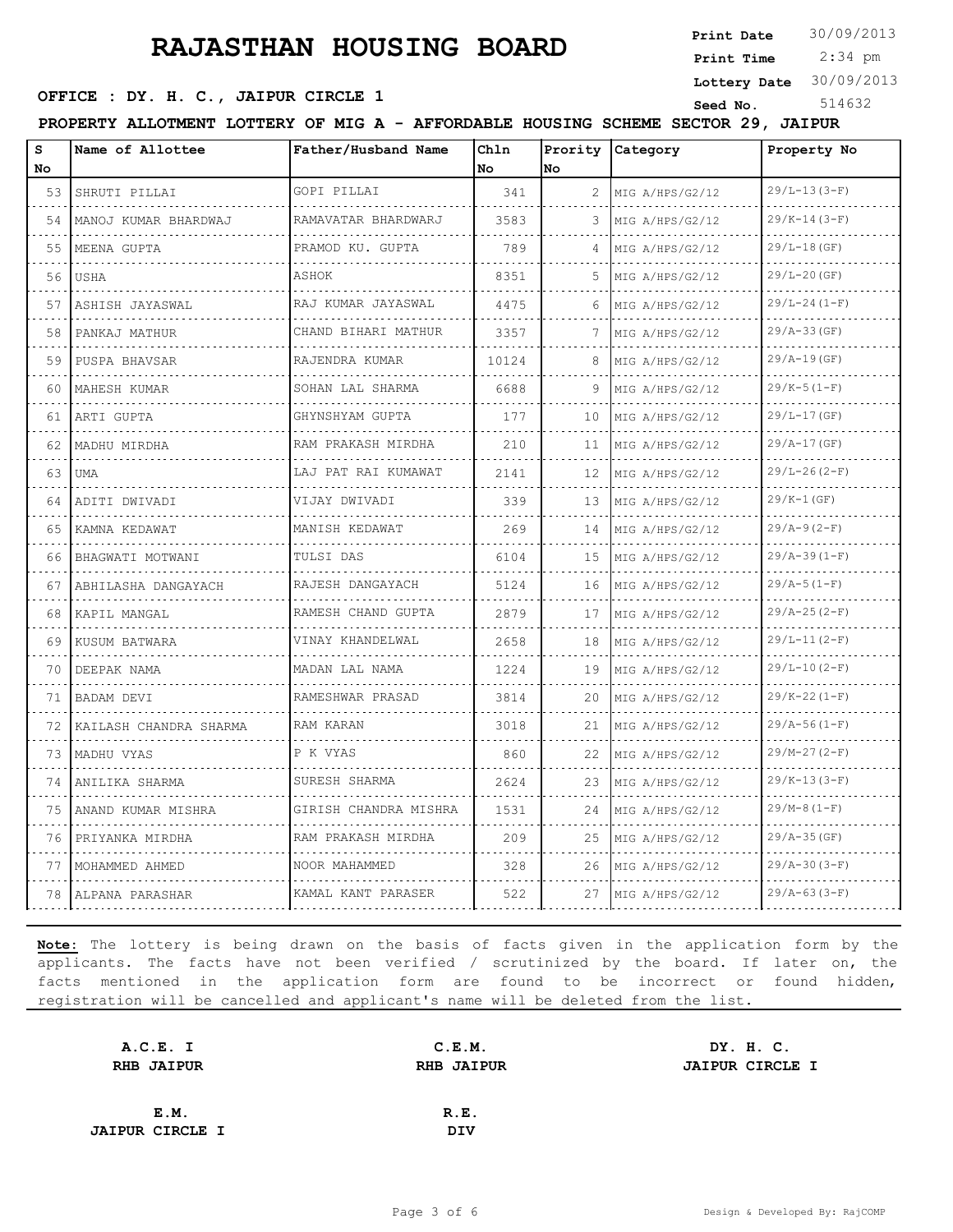**Print Date**  $30/09/2013$ 

 2:34 pm **Print Time Lottery Date** 30/09/2013

# **OFFICE : DY. H. C., JAIPUR CIRCLE 1** Seed No. 514632

**PROPERTY ALLOTMENT LOTTERY OF MIG A - AFFORDABLE HOUSING SCHEME SECTOR 29, JAIPUR**

| s<br><b>No</b> | Name of Allottee       | Father/Husband Name         | Chln<br>No. | No. | Prority Category     | Property No      |
|----------------|------------------------|-----------------------------|-------------|-----|----------------------|------------------|
| 79             | YASH KHANNA            | NAVIN CHAND KHANNA          | 1044        | 28  | MIG A/HPS/G2/12      | $29/K-23(1-F)$   |
| 80             | .<br>MUKESH KUMAR      | .<br>JAGDISH PRASAD         | 5366        | 29  | .<br>MIG A/HPS/G2/12 | $29/A-22(1-F)$   |
| 81             | ARPIT BAIRATHI         | RAJENDRA PRASAD             | 4520        | 30  | MIG A/HPS/G2/12      | $29/K-29(3-F)$   |
| 82             | SHUBHANG SAHAY MATHUR  | I S MATHUR                  | 1307        | 31  | MIG A/HPS/G2/12      | $29/K-24(1-F)$   |
| 83             | BRAJESH KUMAR SAHU     | KAILASH CHAND               | 5541        | 32  | MIG A/HPS/G2/12      | $29/M-20(GF)$    |
| 84             | RAJVATI CHOUDHARY      | HEMANT SINGH                | 4735        | 33  | MIG A/HPS/G2/12      | $29/A-48(3-F)$   |
| 85             | RAKESH KUMAR BOHRA     | HUNUMAND PRSAD BOHRA        | 3099        | 34  | MIG A/HPS/G2/12      | $29/L-27(2-F)$   |
| 86             | RENU KUMAWAT           | RAJENDRA KUMAR              | 6185        | 35  | MIG A/HPS/G2/12      | $29/M-3(GF)$     |
| 87             | RATAN KANWAR           | RAM SINGH CHOUHAN           | 4778        | 36  | MIG A/HPS/G2/12      | $29/A-23(I-F)$   |
| 88             | PREMLATA GUPTA         | RAM DAYAL GUPTA             | 420         | 37  | MIG A/HPS/G2/12      | $29/A-6(1-F)$    |
| 89             | JINENDRA KUMAR         | MAHENDRA KUMAR JAIN         | 2654        | 38  | MIG A/HPS/G2/12      | $29/K-28(2-F)$   |
| 90             | MAHESH KUMAR CHAUDHARY | SHANKER LAL JAT             | 6352        | 39  | MIG A/HPS/G2/12      | $29/K-19(GF)$    |
| 91             | V.K. PRASAD            | KUTTI VASHU                 | 4837        | 40  | MIG A/HPS/G2/12      | $29/L-19(GF)$    |
| 92             | SANJAY KUMAR BANSAL    | RAMGOPAL BANSAL             | 10127       | 41  | MIG A/HPS/G2/12      | $29/L - 2$ (GF)  |
| 93             | SUBHASH JAIN           | OM PRAKASH JAIN             | 5624        | 42  | MIG A/HPS/G2/12      | $29/M-24(1-F)$   |
| 94             | PANNA LAL JAIN         | SUNDER LAL JAIN<br><u>.</u> | 450         | 43  | MIG A/HPS/G2/12      | $29/M-7(1-F)$    |
| 95             | SHELLI KAPOOR          | PRASHANT KAPOOR             | 3455        | 44  | MIG A/HPS/G2/12      | $29/M-25(2-F)$   |
| 96             | OSHIN SHARMA           | SUNIL LAL SHARMA            | 59          | 45  | MIG A/HPS/G2/12      | $29/K-4(GF)$     |
| 97             | BHANU SHAMBHANI        | CHANDER PRAKASH SHAMBHA     | 2011        | 46  | MIG A/HPS/G2/12      | $29/A-60(2-F)$   |
| 98             | GAJENDRA MODI          | VIJAY SHANKER               | 4631        | 47  | MIG A/HPS/G2/12      | $29/A-58(2-F)$   |
| 99             | NARENDRA KUMAR         | <b>GOPAL DAS</b>            | 3714        | 48  | MIG A/HPS/G2/12      | $29/L-1(GF)$     |
| 100            | RAMAWATAR YADAV        | RAMESHWAR LAL YADAV         | 152         | 49  | MIG A/HPS/G2/12      | $29/K-8(1-F)$    |
| 101            | GAURAV KHOSALA         | VEER CHAKRADHARI            | 5364        | 50  | MIG A/HPS/G2/12      | $29/L-4$ (GF)    |
| 102            | ABHISHEK SONI          | VINOD KUMAR                 | 5057        | 51  | MIG A/HPS/G2/12      | $29/M-4(GF)$     |
| 103            | MAYA LALWANI           | RAJKUMAR LALWANI            | 487         | 52  | MIG A/HPS/G2/12      | $29/L - 25(2-F)$ |
| 104            | SHAILENDRA PATHAK      | MAHESH CHANDRA PATHAK       | 6126        | 53  | MIG A/HPS/G2/12      | $29/A-31(3-F)$   |

| A.C.E. I               | C.E.M.            |  |                                     |
|------------------------|-------------------|--|-------------------------------------|
| <b>RHB JAIPUR</b>      | <b>RHB JAIPUR</b> |  |                                     |
|                        |                   |  |                                     |
| E.M.                   | R.E.              |  |                                     |
| <b>JAIPUR CIRCLE I</b> | <b>DIV</b>        |  |                                     |
|                        |                   |  | DY. H. C.<br><b>JAIPUR CIRCLE I</b> |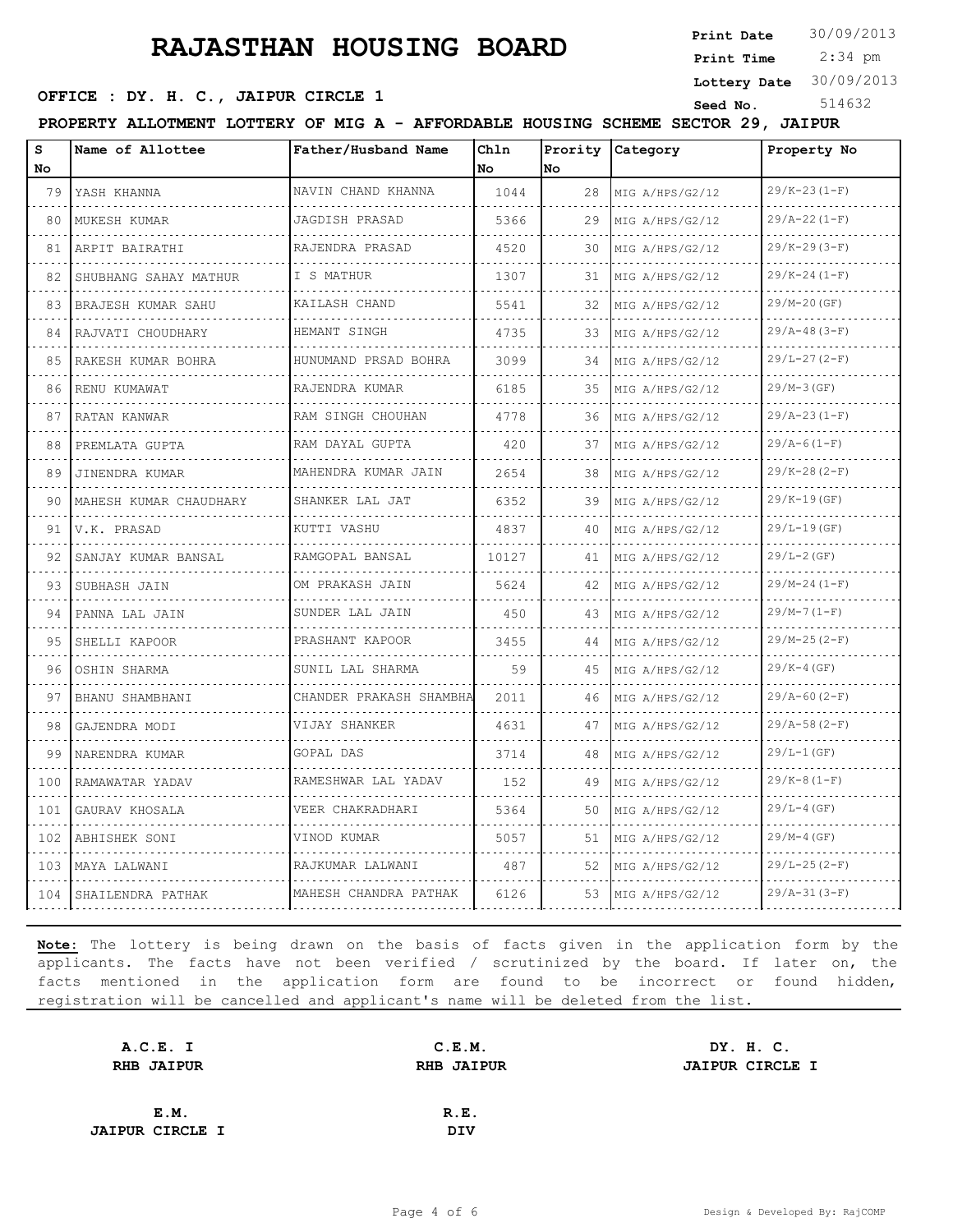**Print Date**  $30/09/2013$ 

 2:34 pm **Print Time Lottery Date** 30/09/2013

### **OFFICE : DY. H. C., JAIPUR CIRCLE 1** Seed No. 514632

**PROPERTY ALLOTMENT LOTTERY OF MIG A - AFFORDABLE HOUSING SCHEME SECTOR 29, JAIPUR**

| s<br>No                            | Name of Allottee       | Father/Husband Name          | Chln<br><b>No</b> | Prority<br>No | Category        | Property No      |
|------------------------------------|------------------------|------------------------------|-------------------|---------------|-----------------|------------------|
| 105                                | HEMLATA                | GOVIND RAM                   | 2536              | 54            | MIG A/HPS/G2/12 | $29/A-64(3-F)$   |
| 106                                | VIRENDRA SINGH         | CHARAN SINGH                 | 4738              | 55            | MIG A/HPS/G2/12 | $29/M-1(GF)$     |
| 107                                | ANUGAM GOSWAMI         | PRABHAKAR GOSWAMI            | 10120             | 56            | MIG A/HPS/G2/12 | $29/A-38(1-F)$   |
| 108                                | RAHUL BHATIA           | JAWAHAR LAL                  | 8334              | 57            | MIG A/HPS/G2/12 | $29/A-37(1-F)$   |
| .<br>109                           | JITENDRA KUMAR VISWANI | TULSI DAS VISWANI            | 4833              | 58            | MIG A/HPS/G2/12 | $29/L-5(1-F)$    |
| 110                                | POORAN CHAND VIJAY     | <u>.</u><br>MURARI LAL VIJAY | 4481              | 59            | MIG A/HPS/G2/12 | $29/A-16(3-F)$   |
| 111                                | PRADEEP SINGH BHATI    | BHOPAL SINGH BHATI           | 4777              | 60            | MIG A/HPS/G2/12 | $29/A-32(3-F)$   |
| $\sim$ $\sim$ $\sim$ $\sim$<br>112 | DILIP DASWANI          | MEGHRAJ DASWANI              | 1118              | 61            | MIG A/HPS/G2/12 | $29/A-47(3-F)$   |
| 113                                | DEEPIKA SHARMA         | RAVINDRA KU. SHARMA          | 6647              | 62            | MIG A/HPS/G2/12 | $29/A-52$ (GF)   |
| 114                                | SATYA PRAKASH          | RAMESHWAR LAL                | 2992              | 63            | MIG A/HPS/G2/12 | $29/M-23(1-F)$   |
| 115                                | ANISH BHATIA           | HUKAM CHAND BHATIA           | 5116              | 64            | MIG A/HPS/G2/12 | $29/A-59(2-F)$   |
| 116                                | TARUN CHOUDHARY        | .<br>RAMESHWAR PRASAD CHOUDH | 1161              | 65            | MIG A/HPS/G2/12 | $29/K-11(2-F)$   |
| 117                                | NARESH KUMAR SINGHAL   | PHOOL CHAND SINGHAL          | 2246              | 1.            | MIG A/ORS/G2/12 | 29/K-20 (GF)     |
| 118                                | VISHAL JAIN            | ASHOK KUMAR JAIN             | 4085              | 1             | MIG A/HPS/G2/12 | $29/A-10(2-F)$   |
| 119                                | VIVEK UPADHAYA         | NARENDRA PAL UPADHAYA        | 10130             | 4             | MIG A/HPS/G2/12 | $29/L-21(1-F)$   |
| 120                                | SUGNA GANGWAL          | PRABHU DAYAL                 | 6149              | 2             | MIG A/ORS/G4/12 | $29/A - 29(3-F)$ |
| 121                                | SAURABH KATARIA        | B.R.KATARIA                  | 1589              |               | MIG A/ORS/G4/12 | $29/K-9(2-F)$    |
| 122                                | GAURAV KATARIA         | B.R.KATARIA                  | 1591              | 5.            | MIG A/ORS/G4/12 | $29/K-6(1-F)$    |
| 123                                | VINOD NAVERIA          | G.R. NAVERIA                 | 95                | $\mathbf{1}$  | MIG A/HPS/G4/12 | $29/K - 2(GF)$   |
| 124                                | GAURAV CHOUHAN         | GOVIND RAM CHOUHAN           | 387               | 2             | MIG A/HPS/G4/12 | $29/L-8 (1-F)$   |
| 125                                | HARJEET SINGH          | HARBANSH SINGH               | 785               | 4             | MIG A/HPS/G4/12 | $29/M-5(1-F)$    |
| 126                                | KISHORE KUMAR MORYA    | MOHAN LAL MORYA              | 3572              | 5.            | MIG A/HPS/G4/12 | $29/L - 15(3-F)$ |
| 127                                | PRAKASH CHAND          | BHAGWAN SAHAY                | 8332              | 6             | MIG A/HPS/G4/12 | $29/L-12(2-F)$   |
| 128                                | NISHA                  | AJAD KUMAR                   | 2531              | 7             | MIG A/HPS/G4/12 | $29/A-49(GF)$    |
| 129                                | BADAL SONIWAL          | BHANWAR LAL SONIWAL          | 2570              | 8             | MIG A/HPS/G4/12 | $29/K-21(1-F)$   |
| 130                                | MEERA RANA             | BABULAL RANA                 | 3079              | 9             | MIG A/HPS/G4/12 | $29/A-46(3-F)$   |

| A.C.E. I               | C.E.M.            | DY. H. C.              |  |
|------------------------|-------------------|------------------------|--|
| <b>RHB JAIPUR</b>      | <b>RHB JAIPUR</b> | <b>JAIPUR CIRCLE I</b> |  |
|                        |                   |                        |  |
| E.M.                   | R.E.              |                        |  |
| <b>JAIPUR CIRCLE I</b> | DIV               |                        |  |